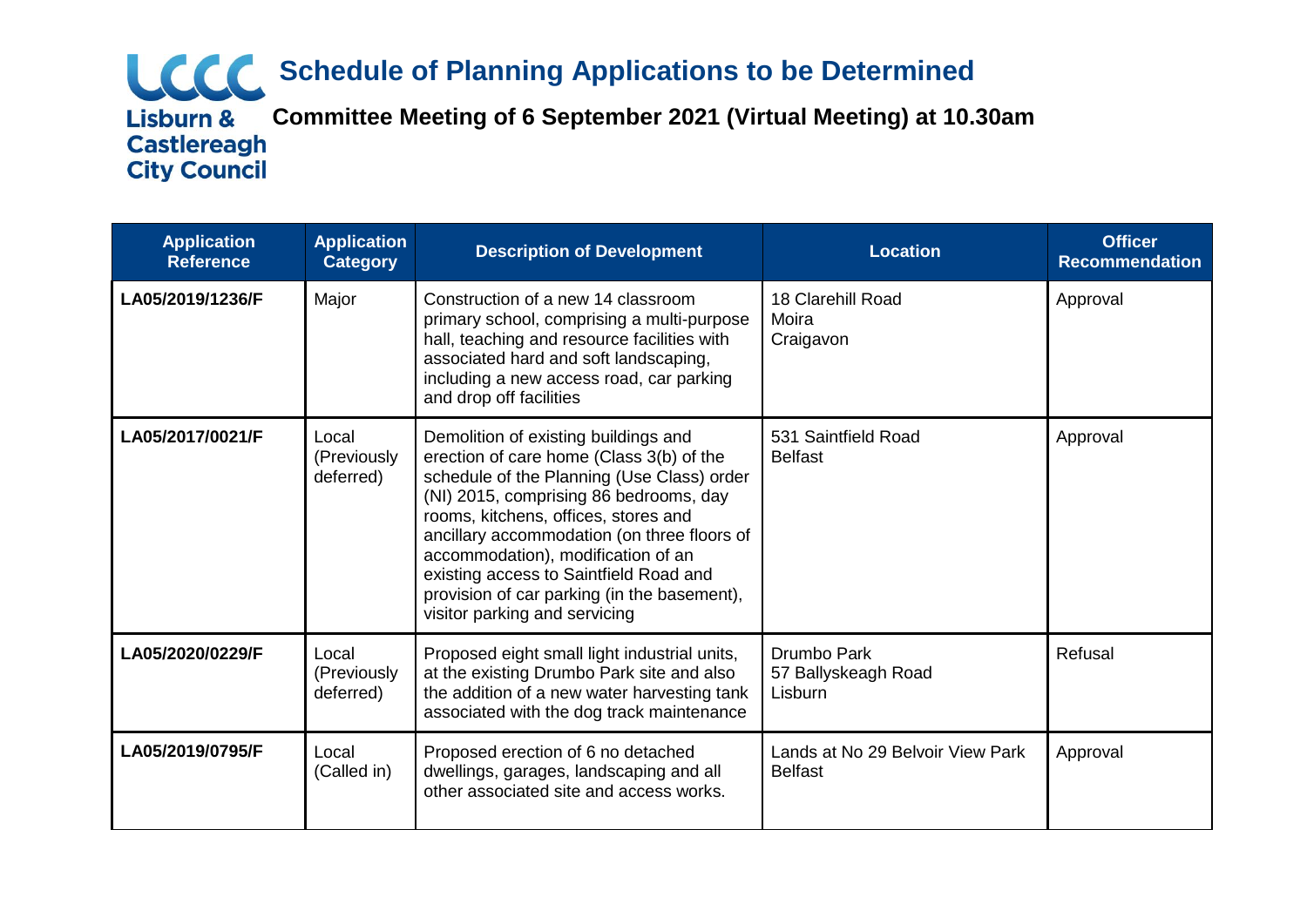## **Schedule of Planning Applications to be Determined**

**Plannificanal Committee Meeting of 6 September 2021 (Virtual Meeting) at 10.30am** 

**Castlereagh City Council** 

**Application Reference Application Category Description of Development Location Officer Recommendation LA05/2020/0761/F** Local (Called in) Retrospective application for the erection of a retractable awning for an outdoor eating and drinking area to the rear of the restaurant 48 Lisburn Street **Hillsborough** Approval **LA05/2020/0971/F** Local (Called in) Proposed detached dwelling to rear garden of 65 Antrim Road, Lisburn Rear detached garden of 65 Antrim Road Lisburn Approval **LA05/2019/0748/F** Local (Called in) Retrospective perimeter fencing, gates, walls, guard house, CCTV cameras and floodlights on mounted poles and improved access (previously granted under S/2010/0041) Land at 211 Moira Road Lissue Lisburn BT28 2SN (former Burn House) Refusal **LA05/2020/0952/F** Local (Called in) Stables for keeping of horses (for domestic purposes) including access and paddock Opposite and south east of 123 Ballynahinch Road Dromore Refusal **LA05/2018/0862/F** Local (Called in) Proposed infill site for 2 no dwellings with detached garages Between 26 & 30 Magheraconluce Road Hillsborough Approval

\*See explanatory notes below

### Speaking Requests

### **Please note that failure to comply with the following criteria will result in an invalid request to speak**:

1. Requests to speak on any of the planning applications listed should be received in writing to the Planning Unit or by email to planning@lisburncastlereagh.gov.uk no later than 12 noon on the last working day prior to the scheduled Committee meeting.